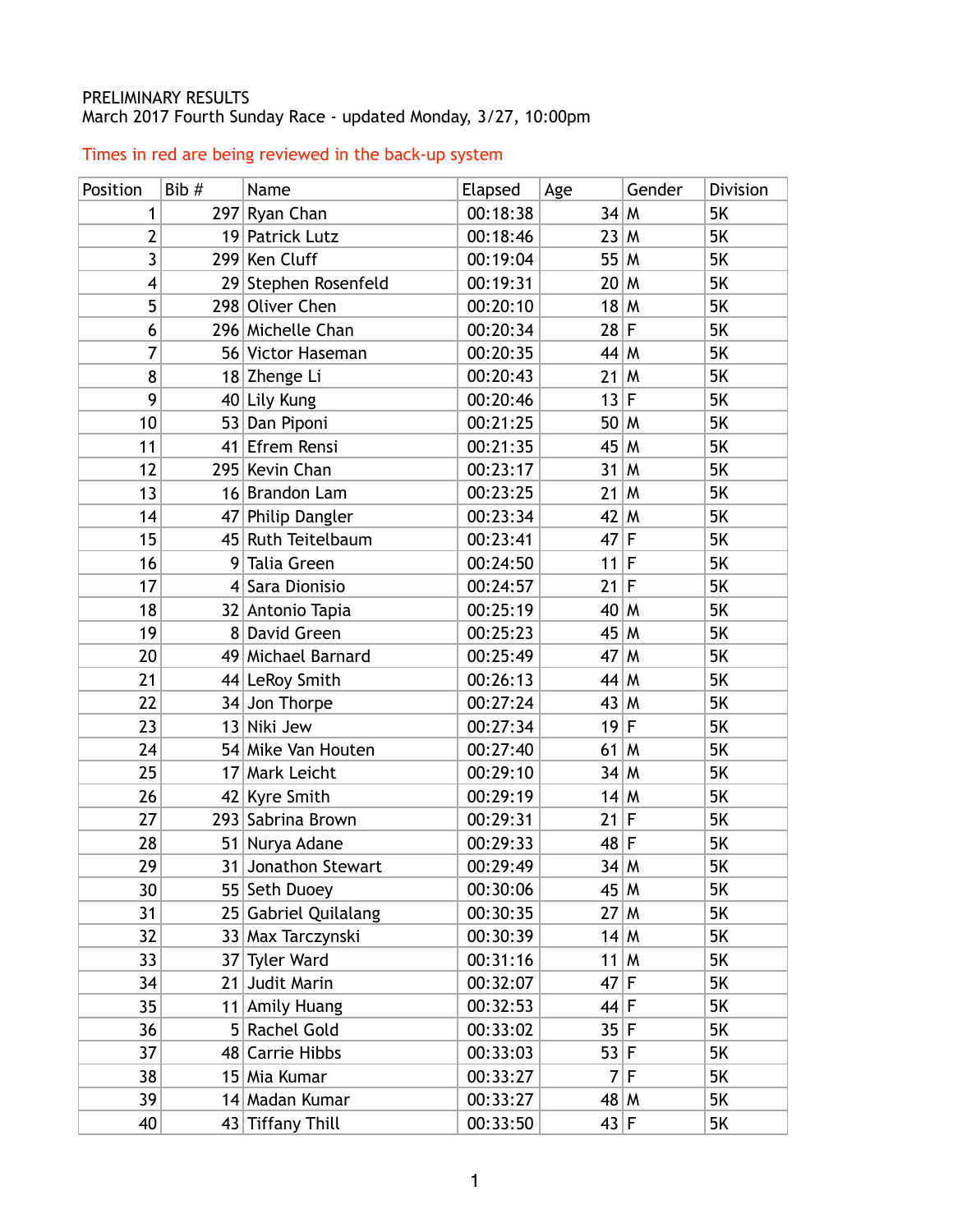| 41             |       | 36 Jeffrey Ward       | 00:34:48      | 48 M   |        | <b>5K</b>  |
|----------------|-------|-----------------------|---------------|--------|--------|------------|
| 42             |       | 30 Ramya Srinivasan   | 00:35:11      | 39 F   |        | 5K         |
| 43             |       | 26 Jenna Quilalang    | 00:36:21      | 30 F   |        | 5K         |
| 44             |       | 24 Dave Prielloica    | 00:36:39      | 63 M   |        | 5K         |
| 45             |       | 10 Alexis Holt        | 00:36:47      | 20 F   |        | 5K         |
| 46             |       | 27 Ruben Quililang    | 00:37:01      | $58$ M |        | 5K         |
| 47             |       | 294 Marion Chan       | 00:38:30      | 34 F   |        | 5K         |
| 48             |       | 290 Tyler Bautista    | 00:38:41      | 15 M   |        | 5K         |
| 49             |       | 289 Lauren Bautista   | 00:41:06      | 12 F   |        | 5K         |
| 50             |       | 291 Laura Bautista    | 00:41:28      | 53 F   |        | 5K         |
| 51             |       | 46 Nicole Zipp        | 00:41:55      | 20 F   |        | 5K         |
| 52             |       | 39 Loru Zipp          | 00:43:38      | $52$ F |        | 5K         |
| 53             |       | $12$ Mary Jew         | 00:48:51      | 56 F   |        | 5K         |
| 54             |       | 28 Lois Quililang     | 00:49:54      | 55 F   |        | 5K         |
| 55             |       | 292 Randy Bautista    | 00:53:03      | $51$ M |        | 5K         |
| 56             |       | 3 Susan Dionisio      | 00:55:07      | 52 F   |        | 5K         |
| 57             |       | 52 Jenny Gallagher    | 00:56:47      | $57$ F |        | 5K         |
| 58             |       | 50 Phil Gallagher     | 00:56:48      | $67$ M |        | 5K         |
| 59             |       | 6 Mercy Gonzales      | 01:02:47      | $57$ F |        | 5K         |
| 60             |       | 20 Ame Maes           | 01:04:25      | 59 F   |        | <b>5K</b>  |
|                |       |                       |               |        |        |            |
|                |       |                       |               |        |        |            |
| Position       | Bib # | Name                  | Gun Elaps Age |        | Gender | Division   |
| 1              |       | 304 Adam Littke       | $41m$ 3s      | $42$ M |        | <b>10K</b> |
| 2              |       | 310 Thomas langhaenel | 41m 27s       | $40$ M |        | 10K        |
| 3              |       | 305 Hugo Santiago     | 00:56:15      | 19 M   |        | <b>10K</b> |
| 4              |       | 309 Igor Pesenson     | 00:56:15      | 38 M   |        | <b>10K</b> |
| 5              |       | 312 Kristi Vo         | 48m 48s       | 28 F   |        | 10K        |
| 6              |       | 301 Brian Cook        | 49m 48s       | $44$ M |        | 10K        |
| 7              |       | 311 David Nelson      | 51m 24s       | $61$ M |        | <b>10K</b> |
| 8              |       | 415 Dave Braden       | 00:51:27      | 45 M   |        | 10K ??     |
| 9              |       | 308 Mary Rees         | 53m 1s        | 55 F   |        | 10K        |
| 10             |       | 307 Mary Tarczynski   | 00:54:00      | 49 F   |        | 10K        |
| 11             |       | 414 Roberto Donaire   | 00:54:40      | $63$ M |        | 10K ??     |
| 12             |       | 303 Rachel Latta      | 55m 4s        | 34 F   |        | 10K        |
|                |       |                       |               |        |        |            |
| Position       | Bib # | Name                  | Gun Elaps Age |        | Gender | Division   |
| 1              |       | 417 Matt Savener      | 01:12:18      | 35 M   |        | 15K        |
| $\overline{2}$ |       | 413 Jorge Gonzalez    | 01:15:52      | $51$ M |        | 15K        |
| $\overline{3}$ |       | 416 Vivek Correa      | 01:17:32      | 56 M   |        | 15K        |
| 4              |       | 411 Annette Lee       | 01:32:24      | $57$ F |        | 15K        |
| 5              |       | 410 Jennifer Lazo     | 01:38:24      | 30 F   |        | 15K        |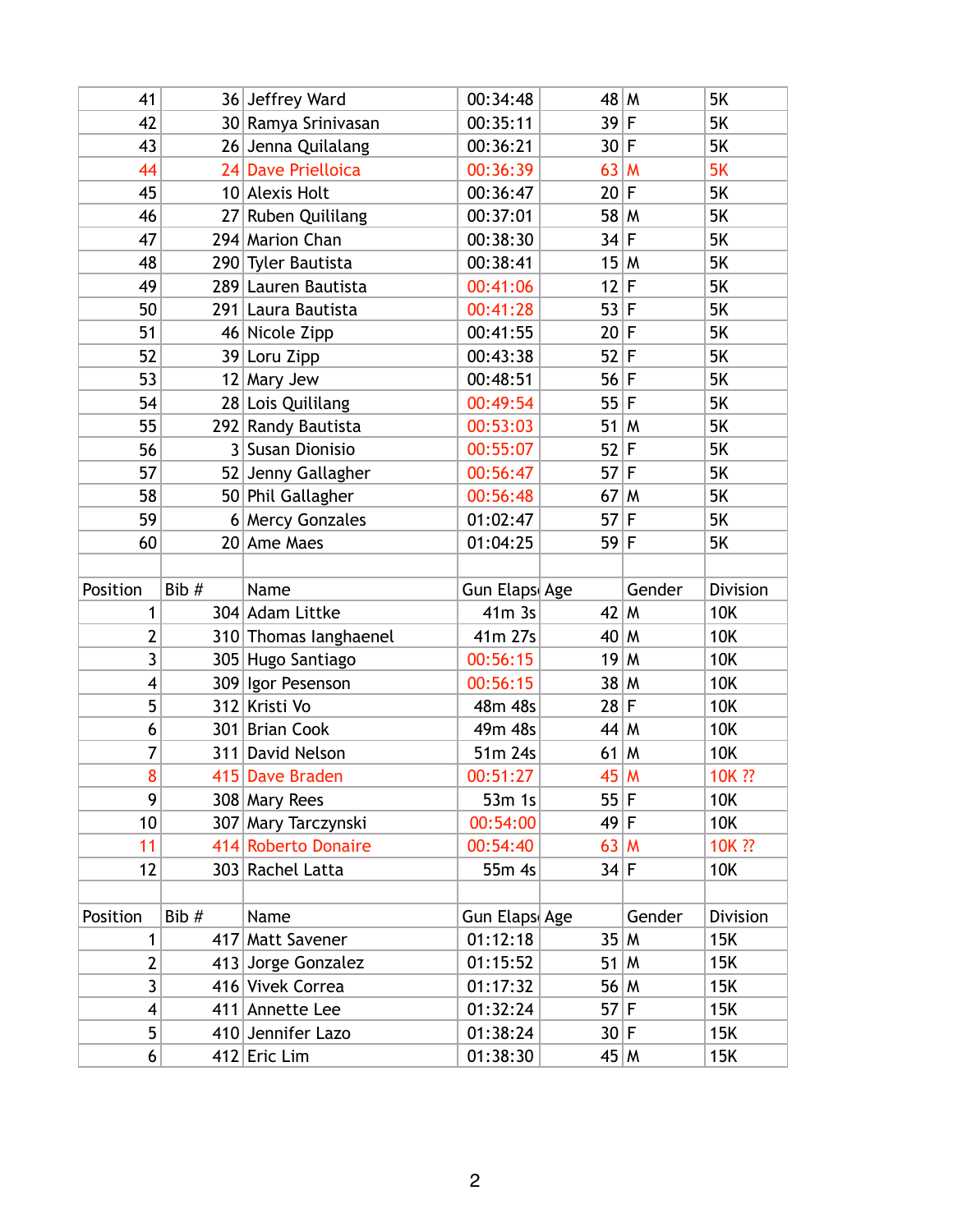| City                 |
|----------------------|
| <b>Oakland</b>       |
| Oakland              |
| Oakland              |
| Vallejo              |
| Vallejo              |
| <b>Oakland</b>       |
| San Francisco        |
| Vallejo              |
| Berkeley             |
| Oakland              |
| Oakland              |
| Los Angeles          |
| San Jose             |
| Alameda              |
| Piedmont             |
| Oakland              |
| San Francisco        |
| Oakland              |
| Oakland              |
| Oakland              |
| Vallejo              |
| Oakland              |
| Alameda              |
| <b>Castro Valley</b> |
| Oakland              |
| Vallejo              |
| Vallejo              |
| San Francisco        |
| Oakland              |
| Oakland              |
| San Leandro          |
| Oakland              |
| Benicia              |
| Oakland              |
| <b>Oakland</b>       |
| Richmond             |
| <b>Oakland</b>       |
| Berkeley             |
| <b>Berkeley</b>      |
| Vallejo              |